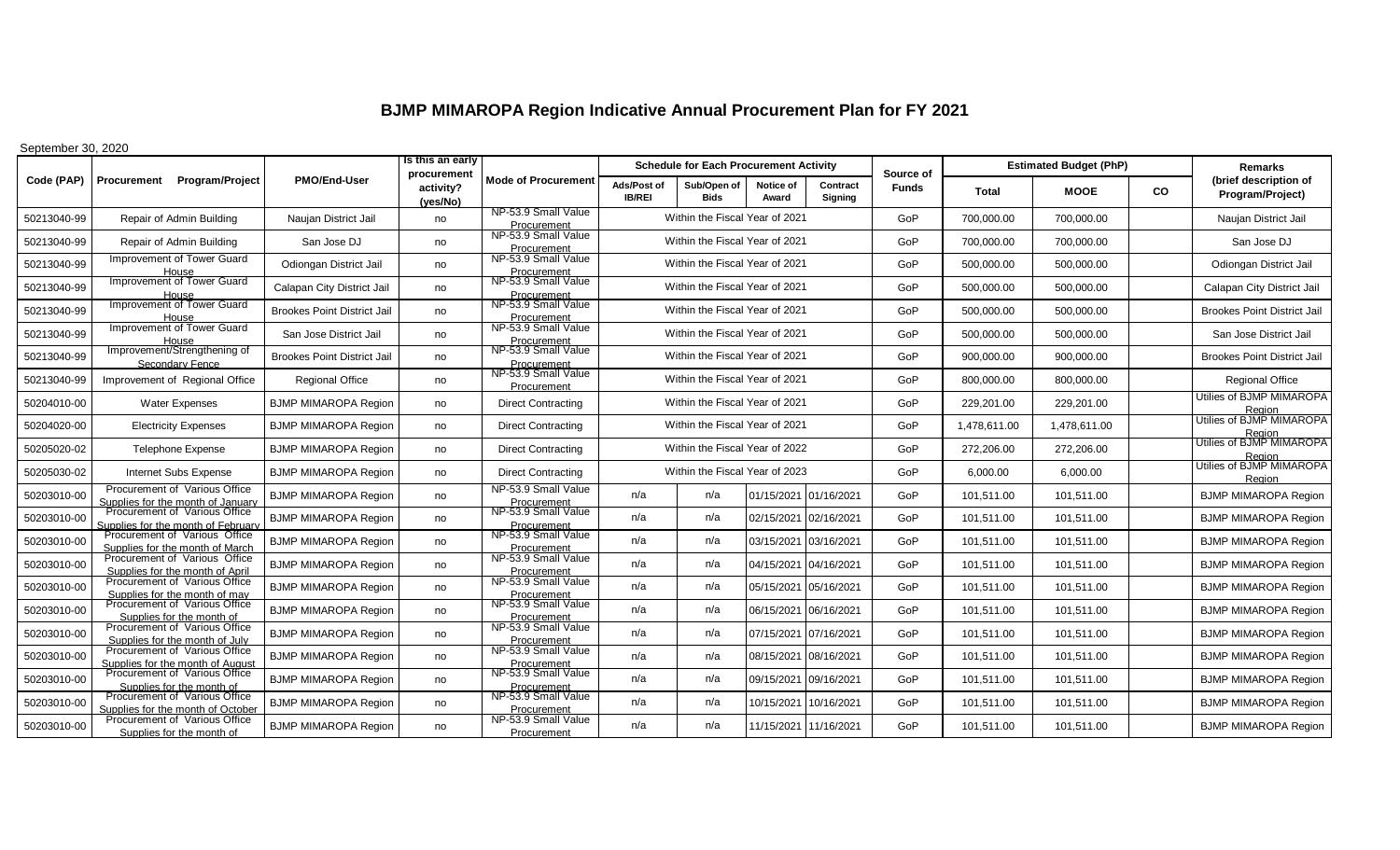| 50203010-00 | Procurement of Various Office<br>Supplies for the month of                                         | <b>BJMP MIMAROPA Region</b> | no | NP-53.9 Small Value<br>Procurement | n/a | n/a | 12/15/2021            | 12/16/2021 | GoP        | 101,511.00 | 101,511.00 | <b>BJMP MIMAROPA Region</b> |
|-------------|----------------------------------------------------------------------------------------------------|-----------------------------|----|------------------------------------|-----|-----|-----------------------|------------|------------|------------|------------|-----------------------------|
| 50203070-00 | Procurement of Various Drugs an<br>Meds for the month of January                                   | <b>BJMP MIMAROPA Region</b> | no | NP-53.9 Small Value<br>Procurement | n/a | n/a | 01/15/2021            | 01/16/2021 | GoP        | 556,458.00 | 556,458.00 | <b>BJMP MIMAROPA Region</b> |
| 50203070-00 | Procurement of Various Drugs and<br>Meds for the month of February                                 | <b>BJMP MIMAROPA Region</b> | no | NP-53.9 Small Value<br>Procurement | n/a | n/a | 02/15/2021            | 02/16/2021 | GoP        | 556,458.00 | 556,458.00 | <b>BJMP MIMAROPA Region</b> |
| 50203070-00 | Procurement of Various Drugs and                                                                   | <b>BJMP MIMAROPA Region</b> | no | NP-53.9 Small Value                | n/a | n/a | 03/15/2021            | 03/16/2021 | GoP        | 556,458.00 | 556,458.00 | <b>BJMP MIMAROPA Region</b> |
| 50203070-00 | Meds for the month of March 202<br>Procurement of Various Drugs<br>and Meds for the month of April | <b>BJMP MIMAROPA Region</b> | no | Procurement<br>NP-53.9 Small Value | n/a | n/a | 04/15/2021            | 04/16/2021 | GoP        | 556,458.00 | 556,458.00 | <b>BJMP MIMAROPA Region</b> |
| 50203070-00 | Procurement of Various Drugs and                                                                   | <b>BJMP MIMAROPA Region</b> | no | Procurement<br>NP-53.9 Small Value | n/a | n/a | 05/15/2021            | 05/16/2021 | GoP        | 556,458.00 | 556,458.00 | <b>BJMP MIMAROPA Region</b> |
| 50203070-00 | Meds for the month of may 202<br>Procurement of Various Drugs                                      | <b>BJMP MIMAROPA Region</b> | no | Procurement<br>NP-53.9 Small Value | n/a | n/a | 06/15/2021            | 06/16/2021 | GoP        | 556,458.00 | 556,458.00 | <b>BJMP MIMAROPA Region</b> |
| 50203070-00 | and Meds for the month of<br>Procurement of Various Drugs                                          | <b>BJMP MIMAROPA Region</b> | no | Procurement<br>NP-53.9 Small Value | n/a | n/a | 07/15/2021            | 07/16/2021 | GoP        | 556,458.00 | 556,458.00 | <b>BJMP MIMAROPA Region</b> |
| 50203070-00 | and Meds s for the month of July<br>Procurement of Various Drugs and                               | <b>BJMP MIMAROPA Region</b> | no | Procurement<br>NP-53.9 Small Value | n/a | n/a | 08/15/2021            | 08/16/2021 | <b>GoP</b> | 556,458.00 | 556,458.00 | <b>BJMP MIMAROPA Region</b> |
| 50203070-00 | Meds for the month of August<br>Procurement of Various Drugs                                       | <b>BJMP MIMAROPA Region</b> | no | Procurement<br>NP-53.9 Small Value | n/a | n/a | 09/15/202             | 09/16/2021 | GoP        | 556,458.00 | 556,458.00 | <b>BJMP MIMAROPA Region</b> |
| 50203070-00 | and Meds for the month of<br>rocurement of Various Drugs ar                                        | <b>BJMP MIMAROPA Region</b> | no | Procurement<br>NP-53.9 Small Value | n/a | n/a | 10/15/2021            | 10/16/2021 | GoP        | 556,458.00 | 556,458.00 | <b>BJMP MIMAROPA Region</b> |
| 50203070-00 | Meds s for the month of Octobe<br>Procurement of Various Drugs                                     | <b>BJMP MIMAROPA Region</b> | no | Procurement<br>NP-53.9 Small Value | n/a | n/a | 11/15/2021            | 11/16/2021 | GoP        | 556,458.00 | 556,458.00 | <b>BJMP MIMAROPA Region</b> |
| 50203070-00 | and Meds for the month of<br>Procurement of Various Drugs an                                       | <b>BJMP MIMAROPA Region</b> | no | Procurement<br>NP-53.9 Small Value | n/a | n/a | 12/15/202             | 12/16/2021 | GoP        | 556,458.00 | 556,458.00 | <b>BJMP MIMAROPA Region</b> |
| 50203080-00 | Meds for the month of December<br>Procurement of Various                                           | <b>BJMP MIMAROPA Region</b> | no | Procurement<br>NP-53.9 Small Value | n/a | n/a | 1st sem               | 2nd sem    | GoP        | 128,480.00 | 128,480.00 | <b>BJMP MIMAROPA Region</b> |
|             | Med/Dental&Lab Supp Exp.<br>Procurement of Fuel, Oil and                                           |                             |    | Procurement<br>NP-53.9 Small Value |     |     | 2021                  | 2021       |            |            |            |                             |
| 50203090-00 | ubricants for the month of January                                                                 | <b>BJMP MIMAROPA Region</b> | no | Procurement                        | n/a | n/a | 01/15/2021            | 01/16/2021 | GoP        | 91,956.56  | 91,956.56  | BJMP MIMAROPA Region        |
| 50203090-00 | 2021<br>Procurement of Fuel, Oil and<br>Lubricants for the month of<br>February 2021               | <b>BJMP MIMAROPA Region</b> | no | NP-53.9 Small Value<br>Procurement | n/a | n/a | 02/15/2021 02/16/2021 |            | GoP        | 91,956.56  | 91,956.56  | <b>BJMP MIMAROPA Region</b> |
| 50203090-00 | Procurement of Fuel, Oil and<br>Lubricants for the month of March                                  | <b>BJMP MIMAROPA Region</b> | no | NP-53.9 Small Value<br>Procurement | n/a | n/a | 03/15/2021 03/16/2021 |            | GoP        | 91,956.56  | 91,956.56  | <b>BJMP MIMAROPA Region</b> |
| 50203090-00 | Procurement of Fuel, Oil and<br>Lubricants for the month of April                                  | <b>BJMP MIMAROPA Region</b> | no | NP-53.9 Small Value<br>Procurement | n/a | n/a | 04/15/2021 04/16/2021 |            | GoP        | 91,956.56  | 91,956.56  | <b>BJMP MIMAROPA Region</b> |
|             | Procurement of Fuel, Oil and                                                                       |                             |    | NP-53.9 Small Value                |     |     |                       |            |            |            |            |                             |
| 50203090-00 | Lubricants for the month of May                                                                    | <b>BJMP MIMAROPA Region</b> | no | Procurement                        | n/a | n/a | 05/15/2021 05/16/2021 |            | <b>GoP</b> | 91,956.56  | 91,956.56  | <b>BJMP MIMAROPA Region</b> |
| 50203090-00 | Procurement of Fuel, Oil and<br>Lubricants for the month of June                                   | <b>BJMP MIMAROPA Region</b> | no | NP-53.9 Small Value<br>Procurement | n/a | n/a | 06/15/2021            | 06/16/2021 | GoP        | 91,956.56  | 91,956.56  | <b>BJMP MIMAROPA Region</b> |
| 50203090-00 | Procurement of Fuel, Oil and<br>Lubricants for the month of July                                   | BJMP MIMAROPA Region        | no | NP-53.9 Small Value<br>Procurement | n/a | n/a | 07/15/2021 07/16/2021 |            | GoP        | 91,956.56  | 91,956.56  | <b>BJMP MIMAROPA Region</b> |
| 50203090-00 | Procurement of Fuel. Oil and<br>Lubricants for the month of August<br>2021                         | <b>BJMP MIMAROPA Region</b> | no | NP-53.9 Small Value<br>Procurement | n/a | n/a | 08/15/2021            | 08/16/2021 | GoP        | 91,956.56  | 91,956.56  | BJMP MIMAROPA Region        |
| 50203090-00 | Procurement of Fuel, Oil and<br>Lubricants for the month of<br>September 2021                      | <b>BJMP MIMAROPA Region</b> | no | NP-53.9 Small Value<br>Procurement | n/a | n/a | 09/15/2021 09/16/2021 |            | <b>GoP</b> | 91,956.56  | 91,956.56  | BJMP MIMAROPA Region        |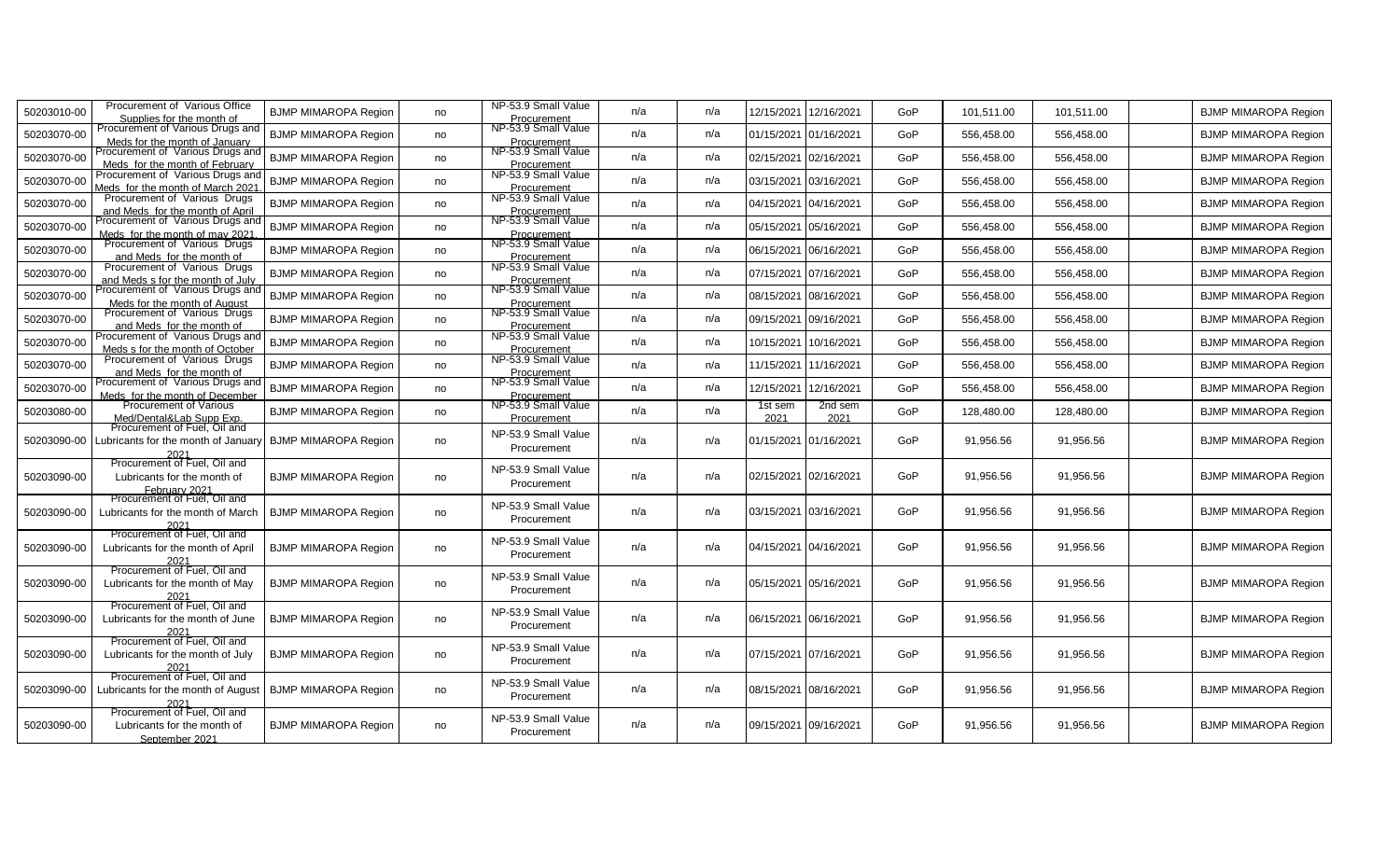| 50203090-00 | Procurement of Fuel, Oil and<br>ubricants for the month of Ocotber           | <b>BJMP MIMAROPA Region</b> | no | NP-53.9 Small Value<br>Procurement | n/a | n/a | 10/15/2021 | 10/16/2021 | GoP | 91,956.56    | 91,956.56    | <b>BJMP MIMAROPA Region</b>               |
|-------------|------------------------------------------------------------------------------|-----------------------------|----|------------------------------------|-----|-----|------------|------------|-----|--------------|--------------|-------------------------------------------|
| 50203090-00 | Procurement of Fuel, Oil and<br>Lubricants for the month of<br>November 2021 | <b>BJMP MIMAROPA Region</b> | no | NP-53.9 Small Value<br>Procurement | n/a | n/a | 11/15/2021 | 11/16/2021 | GoP | 91,956.56    | 91,956.56    | <b>BJMP MIMAROPA Region</b>               |
| 50203090-00 | Procurement of Fuel, Oil and<br>Lubricants for the month of<br>December 2021 | <b>BJMP MIMAROPA Region</b> | no | NP-53.9 Small Value<br>Procurement | n/a | n/a | 12/15/2021 | 12/16/2021 | GoP | 91,956.56    | 91,956.56    | <b>BJMP MIMAROPA Region</b>               |
| 50203050-00 | <b>Prisoners Subsistence Allowance</b><br>for the month of January 2021      | <b>BJMP MIMAROPA Region</b> | no | Shopping                           |     |     |            |            | GoP | 2,374,884.16 | 2,374,884.16 | For use of PDL of BJMP<br>MIMAROPA Region |
| 50203050-00 | Prisoners Subsistence Allowance<br>for the month of February 2021            | <b>BJMP MIMAROPA Region</b> | no | Shopping                           |     |     |            |            | GoP | 2,374,884.16 | 2,374,884.16 | For use of PDL of BJMP<br>MIMAROPA Region |
| 50203050-00 | Prisoners Subsistence Allowance<br>for the month of March 2021               | <b>BJMP MIMAROPA Region</b> | no | Shopping                           |     |     |            |            | GoP | 2,374,884.16 | 2,374,884.16 | For use of PDL of BJMP<br>MIMAROPA Region |
| 50203050-00 | <b>Prisoners Subsistence Allowance</b><br>for the month of April 2021        | <b>BJMP MIMAROPA Region</b> | no | Shopping                           |     |     |            |            | GoP | 2,374,884.16 | 2,374,884.16 | For use of PDL of BJMP<br>MIMAROPA Region |
| 50203050-00 | Prisoners Subsistence Allowance<br>for the month of May 2021                 | <b>BJMP MIMAROPA Region</b> | no | Shopping                           |     |     |            |            | GoP | 2,374,884.16 | 2,374,884.16 | For use of PDL of BJMP<br>MIMAROPA Region |
| 50203050-00 | Prisoners Subsistence Allowance<br>for the month of June 2021                | <b>BJMP MIMAROPA Region</b> | no | Shopping                           |     |     |            |            | GoP | 2,374,884.16 | 2,374,884.16 | For use of PDL of BJMP<br>MIMAROPA Region |
| 50203050-00 | Prisoners Subsistence Allowance<br>for the month of July 2021                | <b>BJMP MIMAROPA Region</b> | no | Shopping                           |     |     |            |            | GoP | 2,374,884.16 | 2,374,884.16 | For use of PDL of BJMP<br>MIMAROPA Region |
| 50203050-00 | Prisoners Subsistence Allowance<br>for the month of August 2021              | <b>BJMP MIMAROPA Region</b> | no | Shopping                           |     |     |            |            | GoP | 2,374,884.16 | 2,374,884.16 | For use of PDL of BJMP<br>MIMAROPA Region |
| 50203050-00 | Prisoners Subsistence Allowance<br>for the month of September 2021           | <b>BJMP MIMAROPA Region</b> | no | Shopping                           |     |     |            |            | GoP | 2,374,884.16 | 2,374,884.16 | For use of PDL of BJMP<br>MIMAROPA Region |
| 50203050-00 | Prisoners Subsistence Allowance<br>for the month of October 2021             | <b>BJMP MIMAROPA Region</b> | no | Shopping                           |     |     |            |            | GoP | 2,374,884.16 | 2.374.884.16 | For use of PDL of BJMP<br>MIMAROPA Region |
| 50203050-00 | Prisoners Subsistence Allowance<br>for the month of November 2021            | <b>BJMP MIMAROPA Region</b> | no | Shopping                           |     |     |            |            | GoP | 2,374,884.16 | 2,374,884.16 | For use of PDL of BJMP<br>MIMAROPA Region |
| 50203050-00 | Prisoners Subsistence Allowance<br>for the month of December 2021            | <b>BJMP MIMAROPA Region</b> | no | Shopping                           |     |     |            |            | GoP | 2,374,884.16 | 2,374,884.16 | For use of PDL of BJMP<br>MIMAROPA Region |